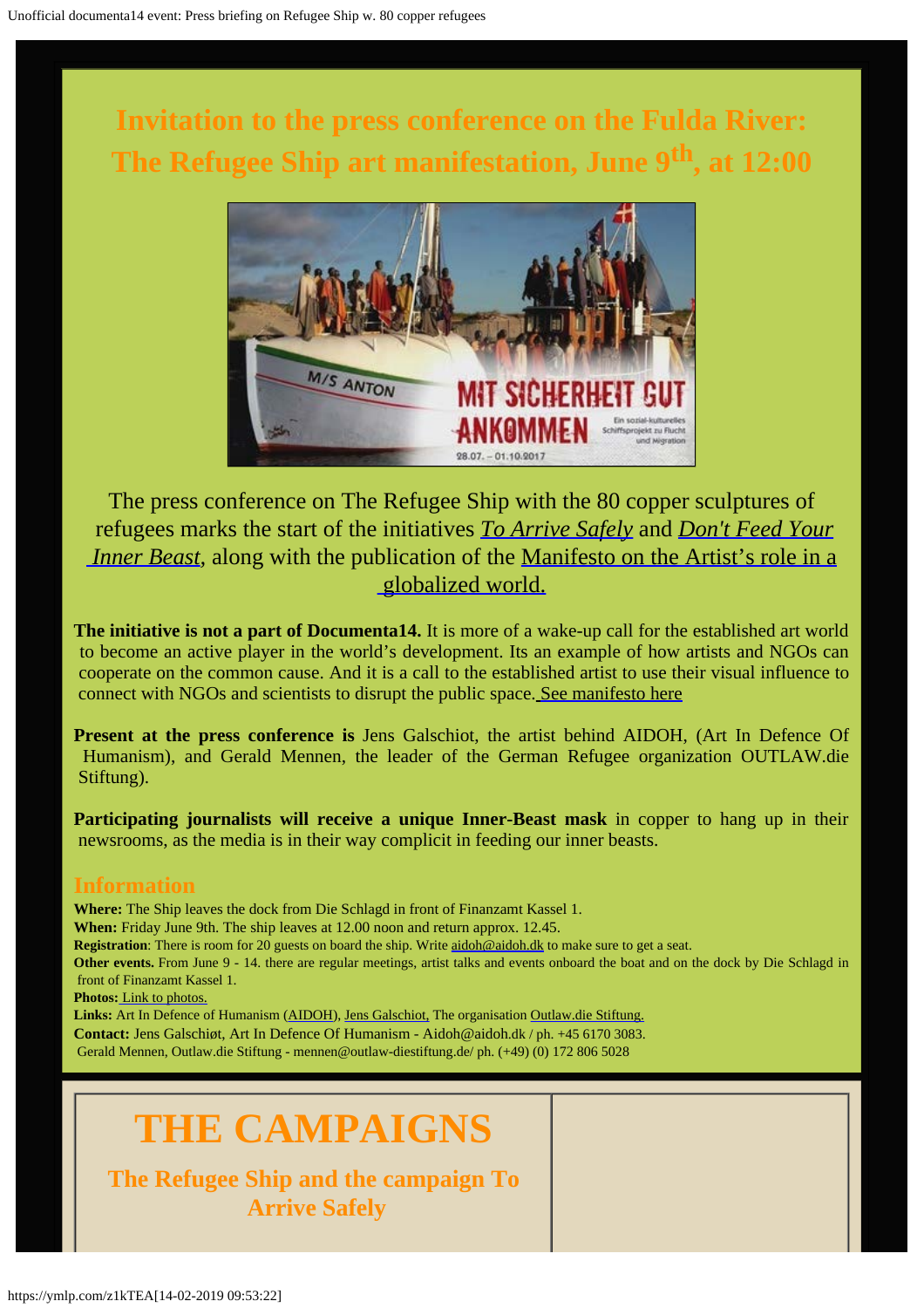*We, in the rich part of the world, have a responsability to receive people that flee from war and hunger.* **Gerald Mennen – [OUTLAW.die Stiftung.](http://www.outlaw-diestiftung.de/aktivitaeten/veranstaltungen/mit-sicherheit-gut-ankommen/)**

**This summer, the The Refugee Ship will** be visiting over 24 German cities to raise awareness about the refugees knocking on Europe's door, their plight, and our responsibility to help them.

**With the sculpture installation** and its 80 copper refugee sculptures the Mediterranean's desperate refugees suddenly appear up close, to remind us of our human responsibility towards our fellow man.

**According to the United Nations** climate changes, that are primarily created by the western world, will in the next 40 years create over 200 million new refugees fleeing the ecological disasters happening in their homelands.

**The sculptures and project** are created by artist Jens Galschiøt (DK). The German organization OUTLAW.die Stiftung organizes the tour in Germany. In the different harbors there will be various cultural events like music and theatre, which will relate to the cause of Refugee awareness and their current situation.

**[See the travel plan](http://www.outlaw-diestiftung.de/aktivitaeten/veranstaltungen/mit-sicherheit-gut-ankommen/die-route/#c145)** with harbors from the 28th of July (Bremen) to the 3rd of October (Berlin).

# **'[Don't Feed your inner beast](http://www.galschiot.com/documenta14/)'**

*Artists must work outside the exhibition halls and take shared responsiblity for the world's development.* **Jens Galschiøt – Artist**

**The street art initiative** kicks off with the opening of documenta14. Thousands of original My Inner Beast copper masks will be dealt out to all of Europe to remind us of our responsibility to rein in our inner demons and treat our fellow man properly. The masks will be hung up in museums, newsrooms, and in the public space.

**Together with the** [manifesto A CALL TO THE WORLD'S ARTISTS!](http://www.galschiot.com/wp-content/uploads/2017/06/documenta_manifesto_GB_Final.pdf) The manifesto on the artists' role in a globalized world. The initiative is a call to artists to share responsibility for the world's betterment.

**All journalists who participate in the press conference** will receive a unique My Inner Beast-mask in copper to hang in their newsrooms, as the media is in their way complicit in feeding our inner beasts.

#### **A CALL TO THE WORLD'S ARTISTS!**



 **Refugee Ships will visit 24 harbours in Germany this summer**. [See sail plan](http://www.outlaw-diestiftung.de/aktivitaeten/veranstaltungen/mit-sicherheit-gut-ankommen/die-route/#c145)







**Thousands of Inner Beasts will be handed out and put in public spaces. They will remind us to be aware of our 'Inner beasts' and treat fellow humans right.**



**'Drowning' Refugees (Sculptures)**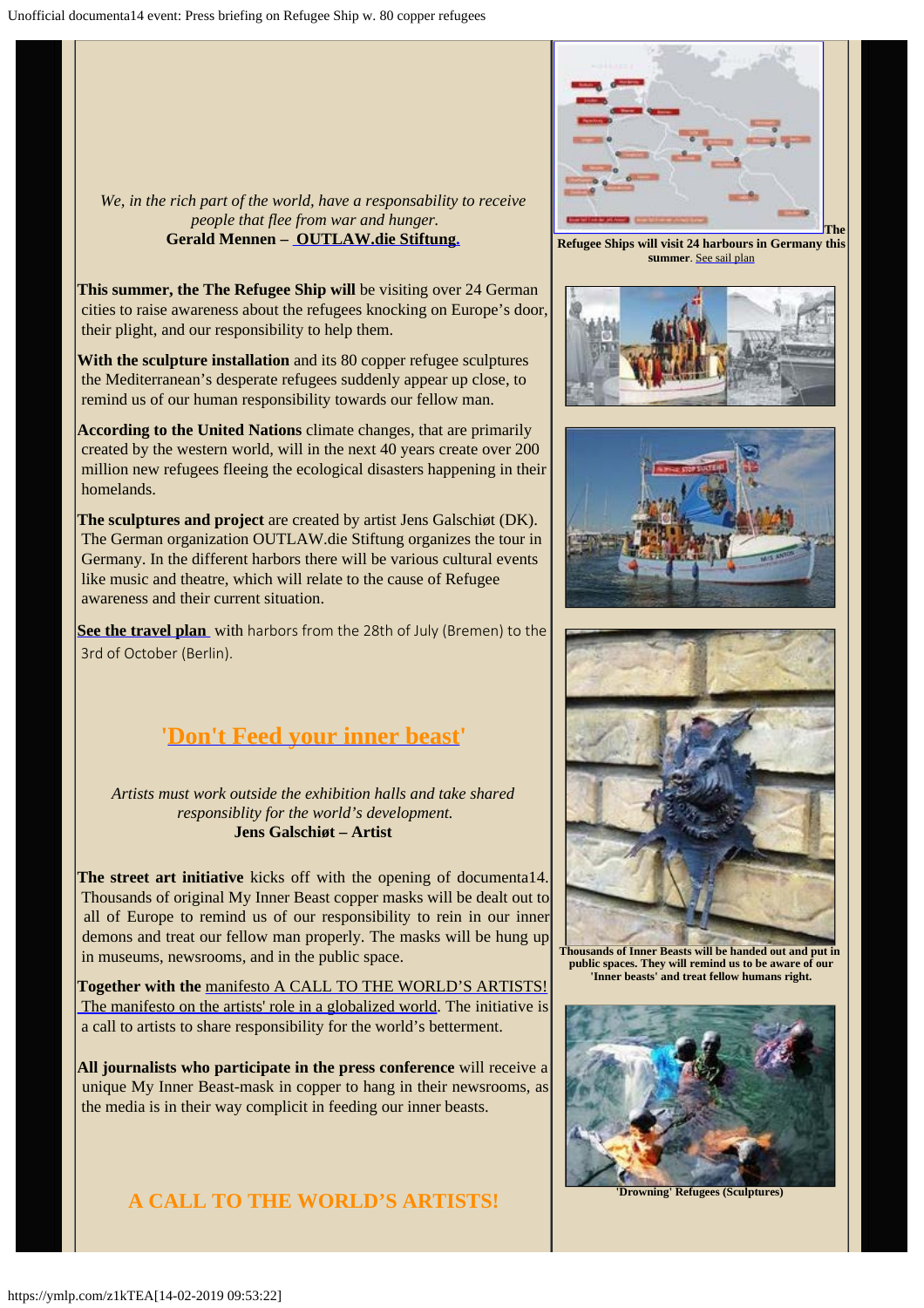## **A manifesto on the artist's role in a globalized world.**

**Established artists** must acknowledge their shared responsibility in the world's development. They must partner with the NGOs, activists, and scientists working towards bettering the world. [See manifesto](http://www.galschiot.com/wp-content/uploads/2017/06/documenta_manifesto_GB_Final.pdf)  [document](http://www.galschiot.com/wp-content/uploads/2017/06/documenta_manifesto_GB_Final.pdf)

#### **A Call to the World's Artists**

#### **A manifesto on the artist's role in a globalized world**

#### **Art's voice is more necessary now than ever**

The world is in disarray. The changing climate sets a course towards catastrophe for the future of our children. Social inequality is growing. Populists and notorious liars are closing in on democracy and racism creeps forward from all corners.

Critical artistic utterances ring empty in museum's halls while in praxis visual art's voice is largely absent. Meanwhile NGOs, climate scientists, and humanists try desperately to communicate about complex issues like immigration, globalization, climate crisis, and populism.

Art can through its visual influence mediate life's biggest questions. It can reinterpret the way we look at our world and create a new understanding. Therefore, the established artist must take responsibility to maintain our hold on civilization's humanity.

- **Visual art must become an active player in our world's development**, and use its visual power to give voice to protests, manifestations, and to disrupt the public space.
- **Visual art must help scientists** communicate and visualize results and data – thereby countering climate scepticism, populism, and 'alternative facts'.
- **Artists must connect** with NGOs fighting for a better world.
- **The established art world should show**, that its relevance extends beyond the art institutions. That art is more than a lucrative vehicle, polished floors, exclusive, artsy language, and elitist projects.
- **Visual art must be the little boy** in *The Emperor's New Clothes* who reveals that the Emperor is completely naked. Right now artists are more likely to act like the King's admiring followers.

**Art in Defence of Humanism (AIDOH.DK), June 9th, 2017**

\*\*\*\*\*\*\*\*\*\*\*\*\*\*\*\*